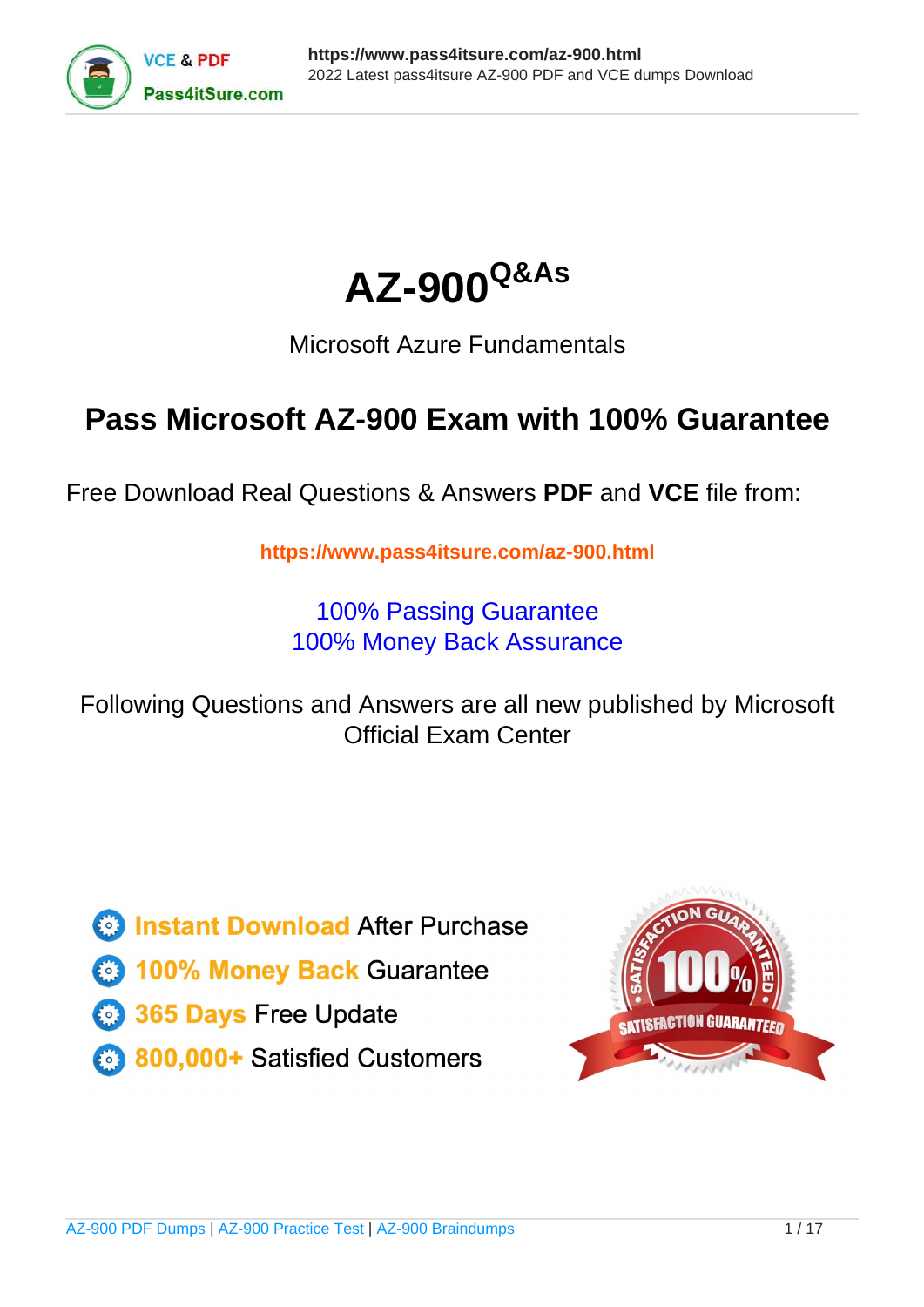

# **QUESTION 1**

HOTSPOT

You create a resource group named RG1 in Azure Resource Manager.

You need to prevent the accidental deletion of the resources in RG1.

Which setting should you use? To answer, select the appropriate setting in the answer area.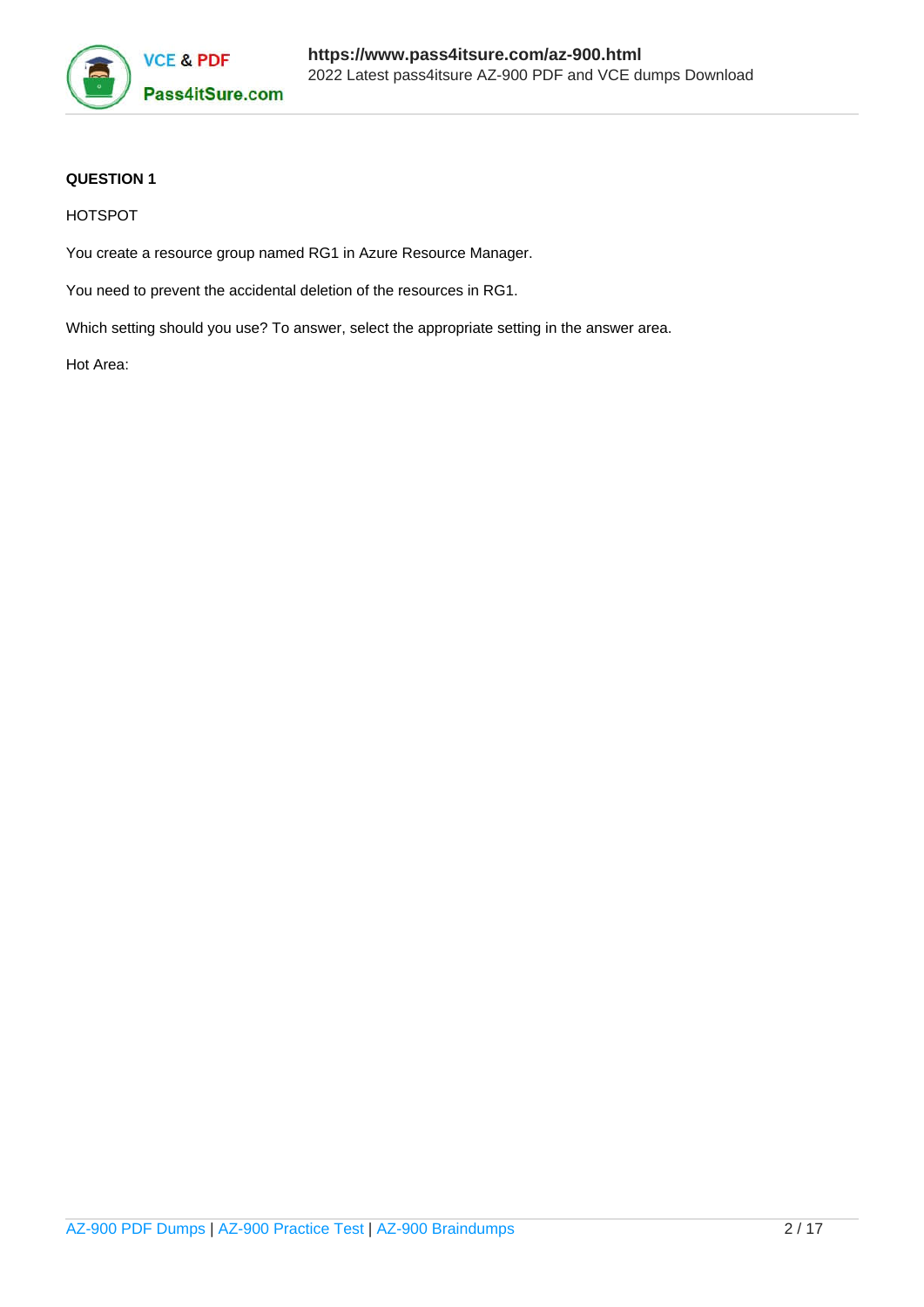



Correct Answer: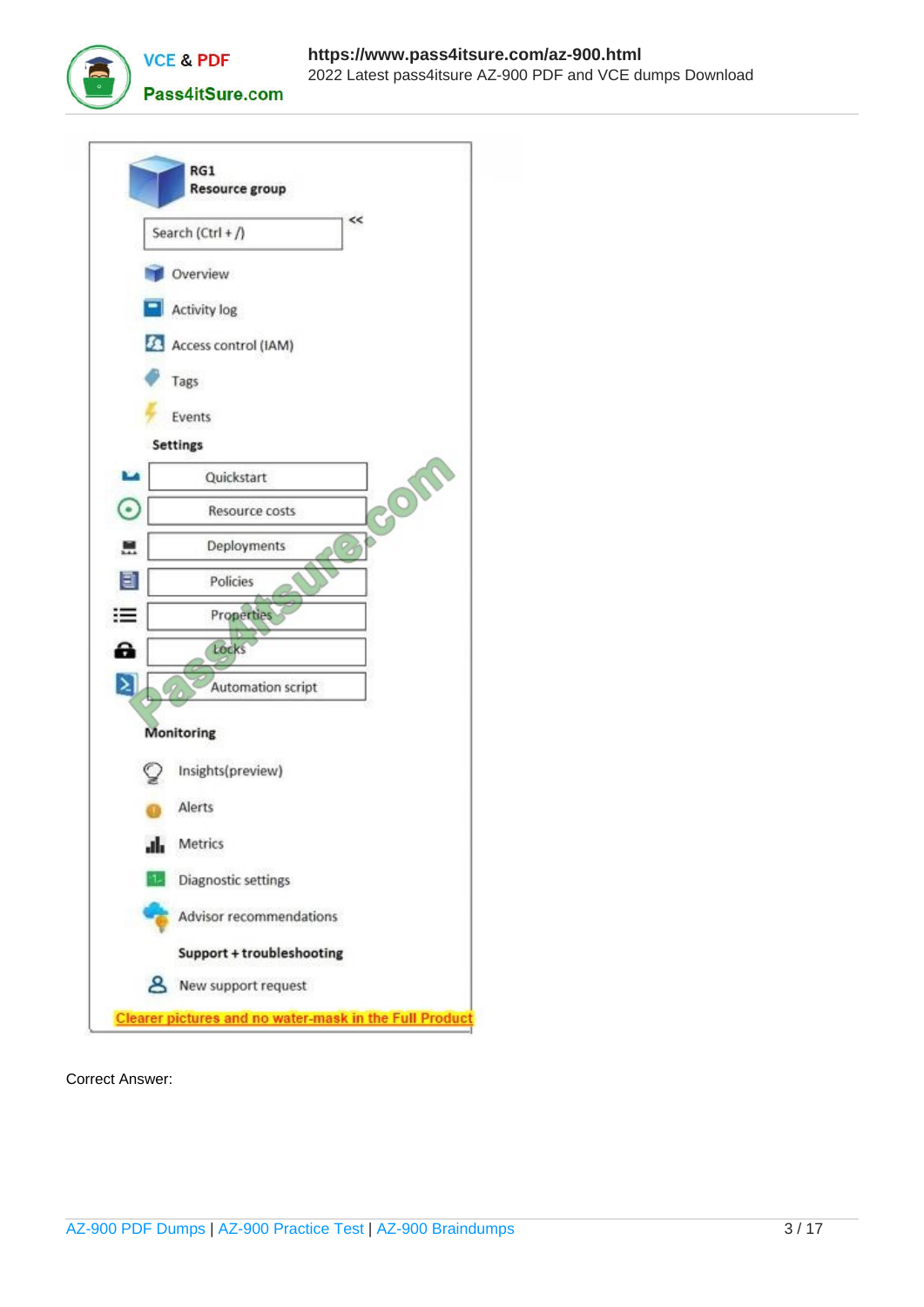



You can configure a lock on a resource group to prevent the accidental deletion.

As an administrator, you may need to lock a subscription, resource group, or resource to prevent other users in your organization from accidentally deleting or modifying critical resources. You can set the lock level to CanNotDelete or ReadOnly. In the portal, the locks are called Delete and Read-only respectively.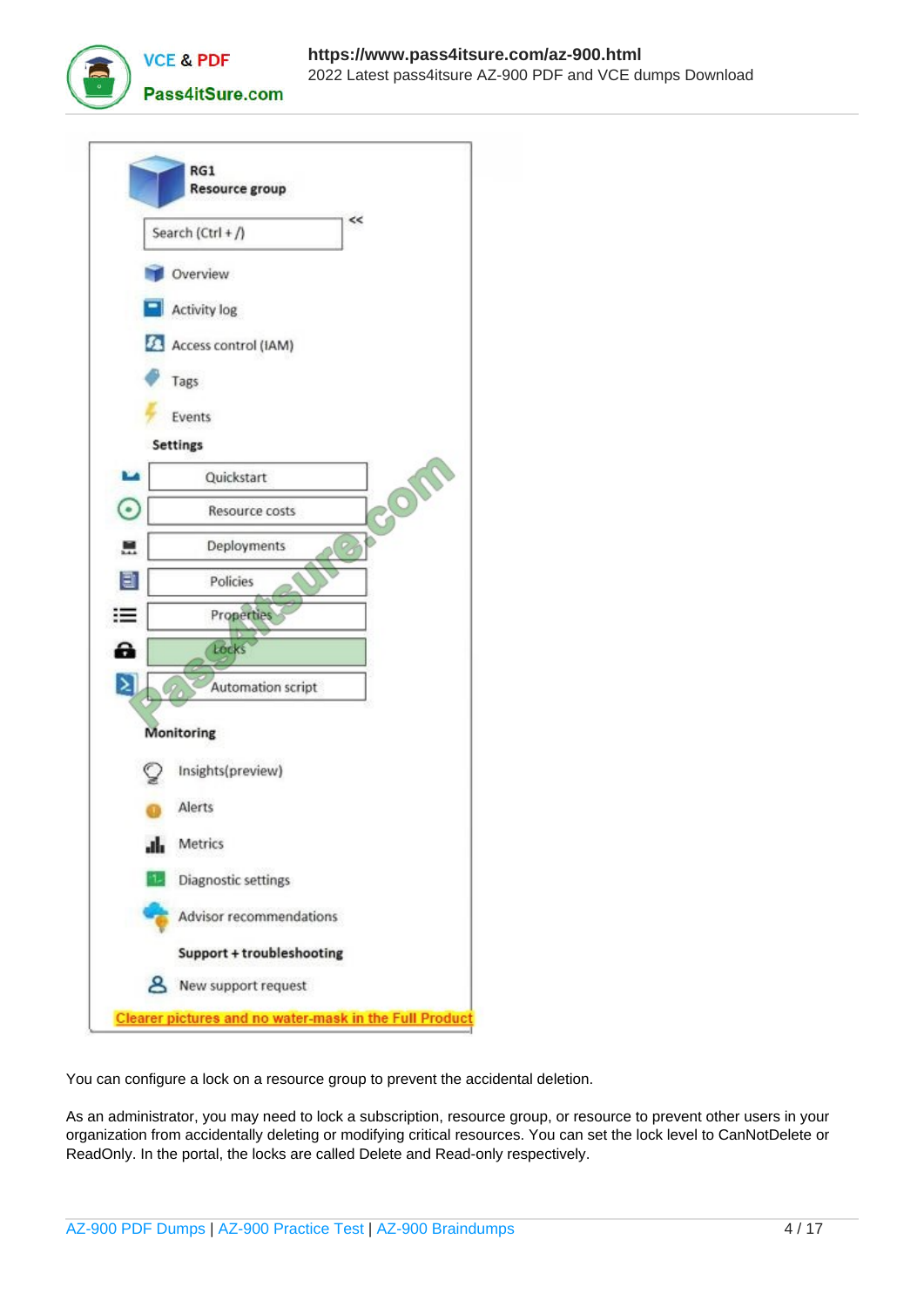

1.

CanNotDelete means authorized users can still read and modify a resource, but they can\\'t delete the resource.

2.

ReadOnly means authorized users can read a resource, but they can\\'t delete or update the resource. Applying this lock is similar to restricting all authorized users to the permissions granted by the Reader role.

Reference: https://docs.microsoft.com/en-us/azure/azure-resource-manager/resource-group-lock-resources

## **QUESTION 2**

HOTSPOT

For each of the following statements, select Yes if the statement is true. Otherwise, select No.

NOTE: Each correct selection is worth one point.

Hot Area:

# **Answer Area**

| <b>Statements</b>                                                                                                            | Yes | Νo |
|------------------------------------------------------------------------------------------------------------------------------|-----|----|
| An Azure service in private preview is released to<br>all Azure customers.                                                   |     |    |
| An Azure service in public preview is released to<br>all Azure customers.                                                    |     |    |
| An Azure service in general availability is released<br>to a s <b>Clearer pictures and no water-mask in the Full Product</b> |     |    |

Correct Answer: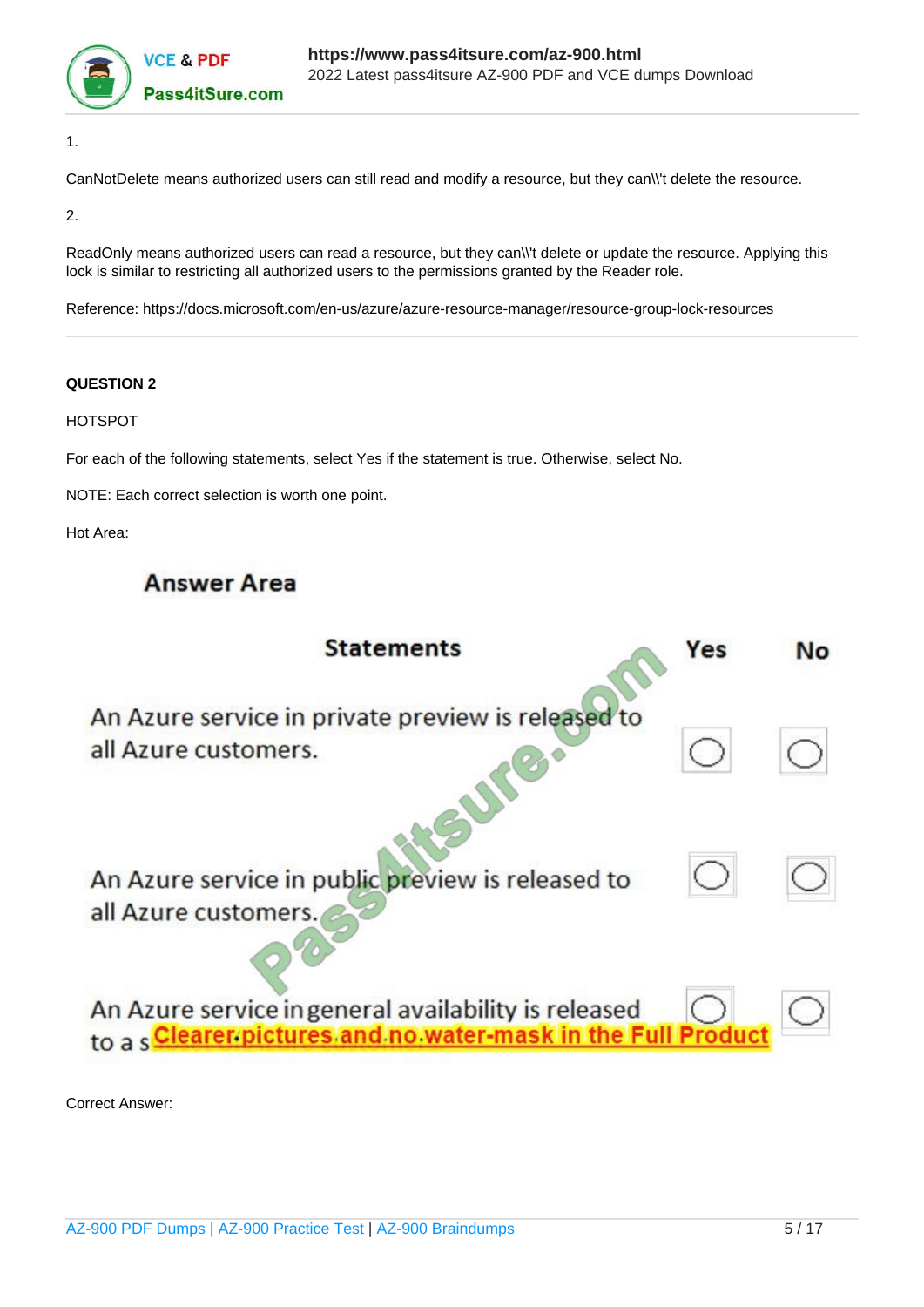

# **Answer Area**

| <b>Statements</b>                                                                                                     | Yes | Nο |
|-----------------------------------------------------------------------------------------------------------------------|-----|----|
| An Azure service in private preview is released to<br>all Azure customers.                                            |     |    |
| An Azure service in public preview is released to<br>all Azure customers.                                             |     |    |
| An Azure service in general availability is released<br><b>Clearer pictures and no water-mask in the Full Product</b> |     |    |

Box 1: No

Most services go to private preview then public preview before being released to general availability. The private preview is only available to certain Azure customers for evaluation purposes.

Box 2: Yes

Public Preview means that the service is in public beta and can be tried out by anyone with an Azure subscription. Services in public preview are often offered at a discount price.

Public previews are excluded from SLAs and in some cases, no support is offered.

Box 3: No

An Azure service in general availability is available to all Azure customers, not just a subset of the customers.

References:

https://azure-overview.com/Home/Faq

#### **QUESTION 3**

Your company is planning a deployment using Azure Database for PostgreSQL. The deployment should meet the following requirements:

1.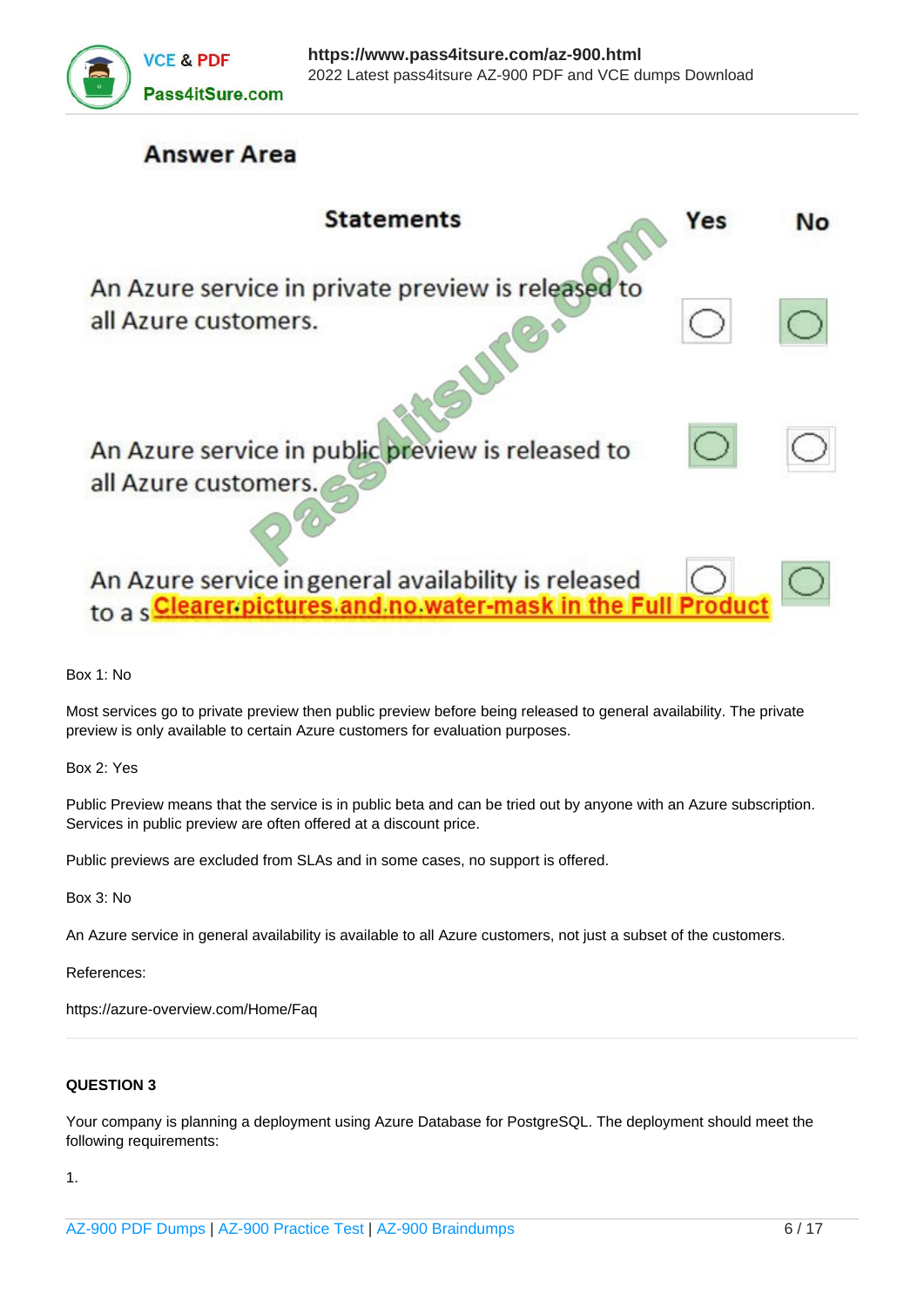

Up to 10 TB storage

2.

Azure Premium Storage

3.

Point-in-time-restore for up to 35 days

You need to select the appropriate deployment and pricing tier to meet these requirements and minimize costs. What should you select?

- A. Azure Database for PostgreSQL Single Server Memory Optimized tier
- B. Azure Database for PostgreSQL Hyperscale (Citus)
- C. Azure Database for PostgreSQL Single Server General Purpose tier
- D. Azure Database for PostgreSQL Single Server Basic tier

Correct Answer: C

# **QUESTION 4**

HOTSPOT

For each of the following statements, select Yes if the statement is true. Otherwise, select No.

NOTE: Each correct selection is worth one point.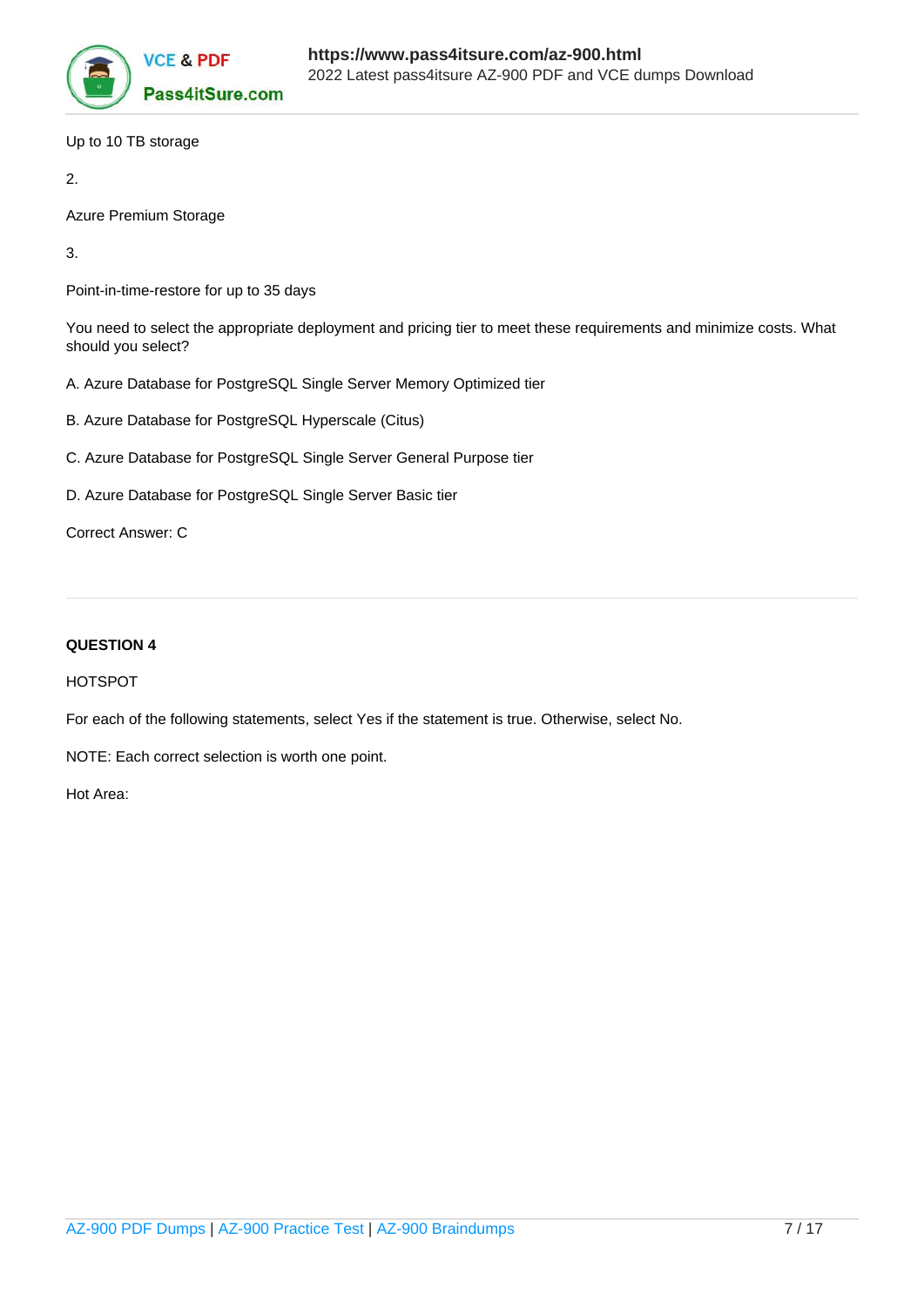

# **Answer Area**

| <b>Statements</b>                                                                                                                      | Yes | No        |
|----------------------------------------------------------------------------------------------------------------------------------------|-----|-----------|
| The Service Level Agreement (SLA) guaranteed<br>uptime for paid Azure services is at least 99.9<br>percent.                            |     |           |
| Companies can increase the Service Level Agreement<br>(SLA) guaranteed uptime by adding Azure resources<br>to multiple regions.        |     |           |
| Companies can increase the Service Level Agreement<br>(SLA) g'Clearer pictures and no water-mask in the Full Product<br>subscriptions. |     |           |
| Correct Answer:                                                                                                                        |     |           |
| <b>Answer Area</b>                                                                                                                     |     |           |
| <b>Statements</b>                                                                                                                      | Yes | <b>No</b> |
| The Service Level Agreement (SLA) guaranteed<br>uptime for paid Azure services is at least 99.9<br>percent.                            |     |           |
| Companies can increase the Service Level Agreement                                                                                     |     |           |
| (SLA) guaranteed uptime by adding Azure resources<br>to multiple regions.                                                              |     |           |

**QUESTION 5**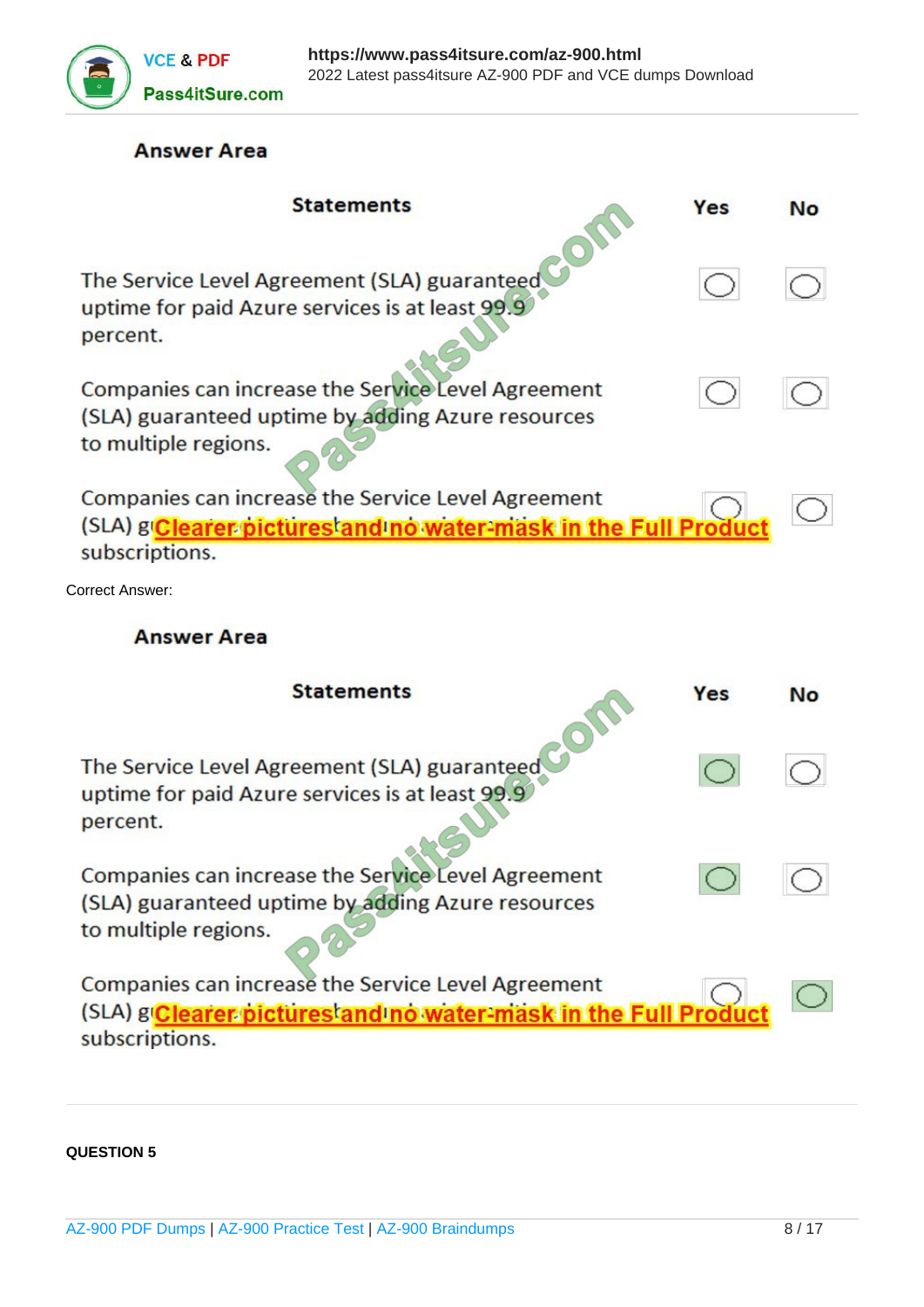

Note: The question is included in a number of questions that depicts the identical set-up. However, every question has a distinctive result. Establish if the solution satisfies the requirements.

Your company\\'s Azure subscription includes a Basic support plan.

They would like to request an assessment of an Azure environment\\'s design from Microsoft. This is, however, not supported by the existing plan.

You want to make sure that the company subscribes to a support plan that allows this functionality, while keeping expenses to a minimum.

Solution: You recommend that the company subscribes to the Premier support plan.

Does the solution meet the goal?

A. Yes

B. No

Correct Answer: A

References: https://azure.microsoft.com/en-gb/support/plans/

## **QUESTION 6**

Your company plans 10 migrate all its data and resources to Azure.

The company\\'s migration plan states that only Platform as a Service (PaaS) solutions must be used in Azure

You need to deploy an Azure environment that meets the company\\'s migration plan

What should you create?

- A. an Azure App Service and Azure SQL databases
- B. Azure storage accounts and web server in Azure virtual machines
- C. Azure virtual machines. Azure SQL databases, and Azure Storage accounts
- D. an Azure App Service and Azure virtual machines that have Microsoft SQL Server installed

Correct Answer: A

Azure App Service and Azure SQL databases are examples of Azure PaaS solutions. Therefore, this solution does meet the goal.

#### **QUESTION 7**

### HOTSPOT

To complete the sentence, select the appropriate option in the answer area.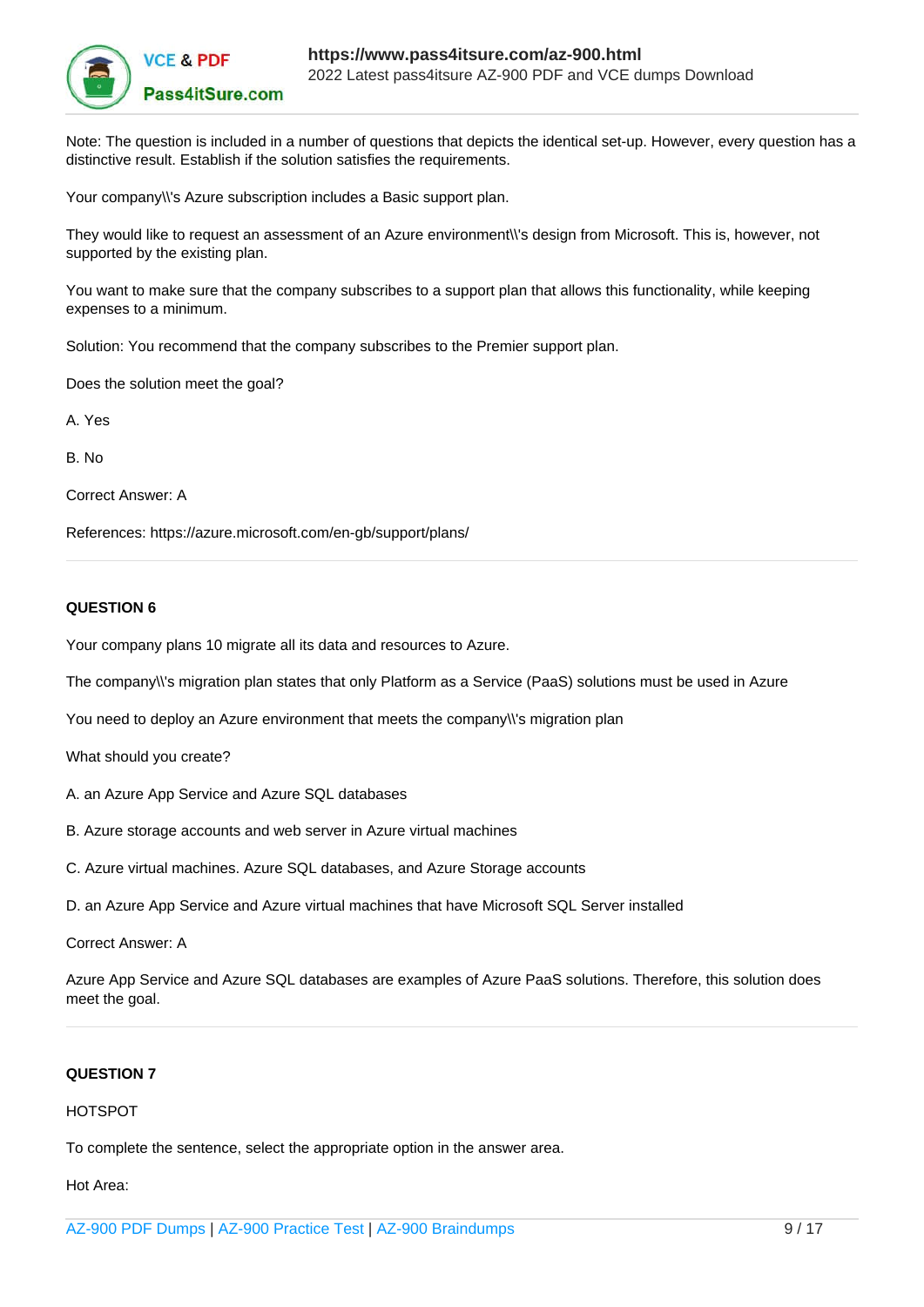| After you create a virtual machine, you need to modify the                            |                              |
|---------------------------------------------------------------------------------------|------------------------------|
|                                                                                       | network security group (NSG) |
|                                                                                       | virtual network gateway      |
|                                                                                       | virtual network              |
|                                                                                       | route table                  |
| <b>Clearer pictures and no water-mask in the Full Product</b><br>to allow comments in |                              |

Correct Answer:

| After you create a virtual machine, you need to modify the                              |                              |
|-----------------------------------------------------------------------------------------|------------------------------|
|                                                                                         | network security group (NSG) |
|                                                                                         | virtual network gateway      |
|                                                                                         | virtual network              |
|                                                                                         | route table                  |
| <b>Clearer pictures and no water-mask in the Full Product</b><br>to allow $\frac{1}{2}$ |                              |

When you create a virtual machine, the default setting is to create a Network Security Group attached to the network interface assigned to a virtual machine.

A network security group works like a firewall. You can attach a network security group to a virtual network and/or individual subnets within the virtual network. You can also attach a network security group to a network interface assigned to a

virtual machine. You can use multiple network security groups within a virtual network to restrict traffic between resources such as virtual machines and subnets.

You can filter network traffic to and from Azure resources in an Azure virtual network with a network security group. A network security group contains security rules that allow or deny inbound network traffic to, or outbound network traffic from,

several types of Azure resources.

In this question, we need to add a rule to the network security group to allow the connection to the virtual machine on port 8080.

Reference:

https://docs.microsoft.com/en-us/azure/virtual-network/security-overview

## **QUESTION 8**

HOTSPOT For each of the following statements, select Yes if the statement is true. Otherwise, select No. NOTE: Each correct selection is worth one point.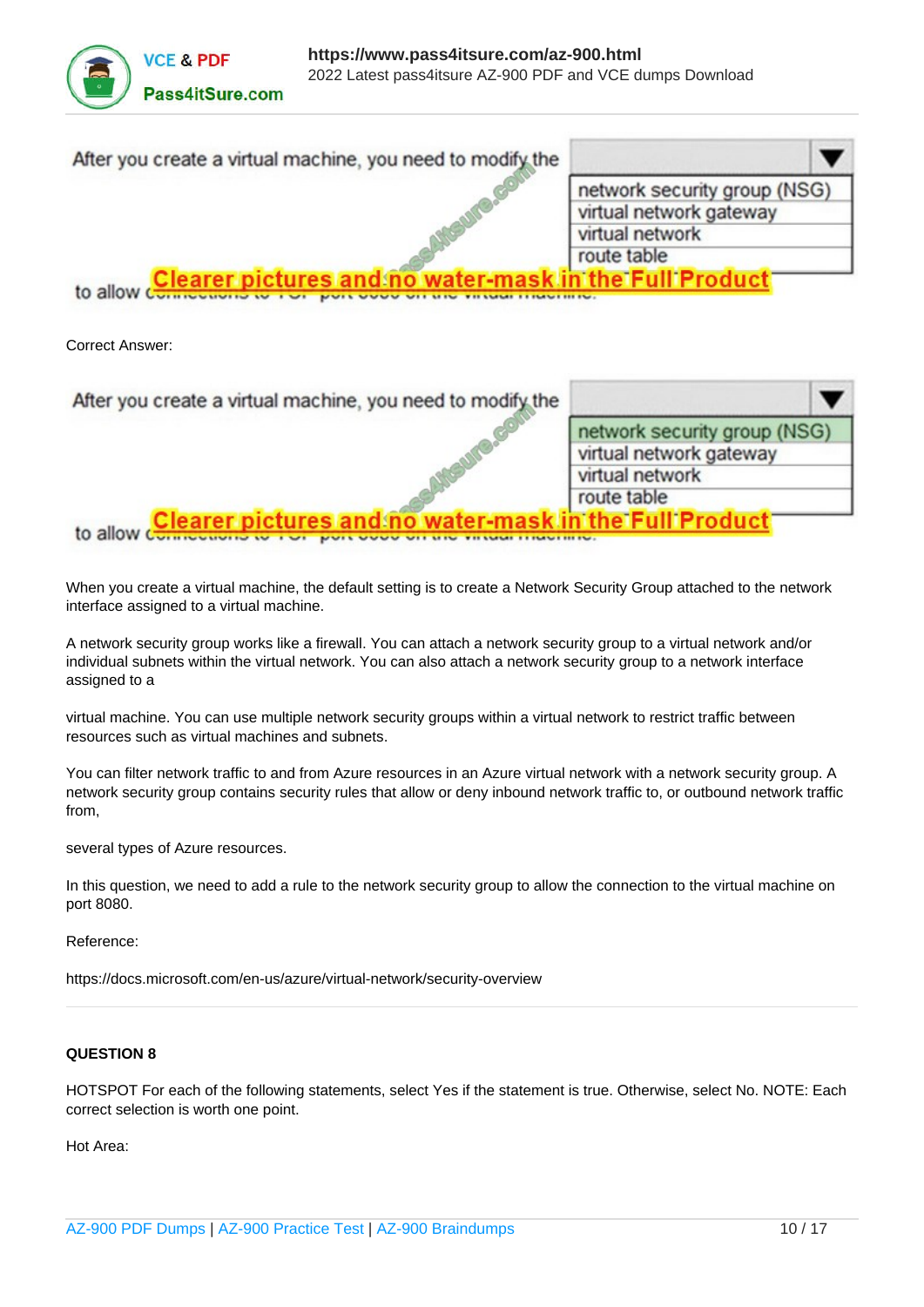

| <b>Answer Area</b>                                                        |     |           |
|---------------------------------------------------------------------------|-----|-----------|
| <b>Statements</b>                                                         | Yes | <b>No</b> |
| Each Azure subscription can contain multiple account administrators.      |     |           |
| Each Azure subscription can be managed by using a Microsoft account only. |     |           |
| An Az Clearer pictures and no water-mask in the Full Product              |     |           |

#### Correct Answer:

| <b>Answer Area</b>                                                        |     |           |
|---------------------------------------------------------------------------|-----|-----------|
| <b>Statements</b>                                                         | Yes | <b>No</b> |
| Each Azure subscription can contain multiple account administrators.      |     |           |
| Each Azure subscription can be managed by using a Microsoft account only. |     |           |
| An Az Clearer pictures and no water-mask in the Full Product              |     |           |

Box 1: Yes

You can assign additional account administrators in the Azure Portal.

Box 2: No

You need an Azure Active Directory account to manage a subscription, not a Microsoft account.

An account is created in the Azure Active Directory when you create the subscription. Further accounts can be created in the Azure Active Directory to manage the subscription.

Box 3: No

Resource groups are logical containers for Azure resources. However, resource groups do not contain subscriptions. Subscriptions contain resource groups.

References:

https://docs.microsoft.com/en-us/office365/enterprise/subscriptions-licenses-accounts-and-tenants-for-microsoft-cloudofferings

# **QUESTION 9**

#### HOTSPOT

For each of the following statements, select Yes if the statement is true, Otherwise, select No.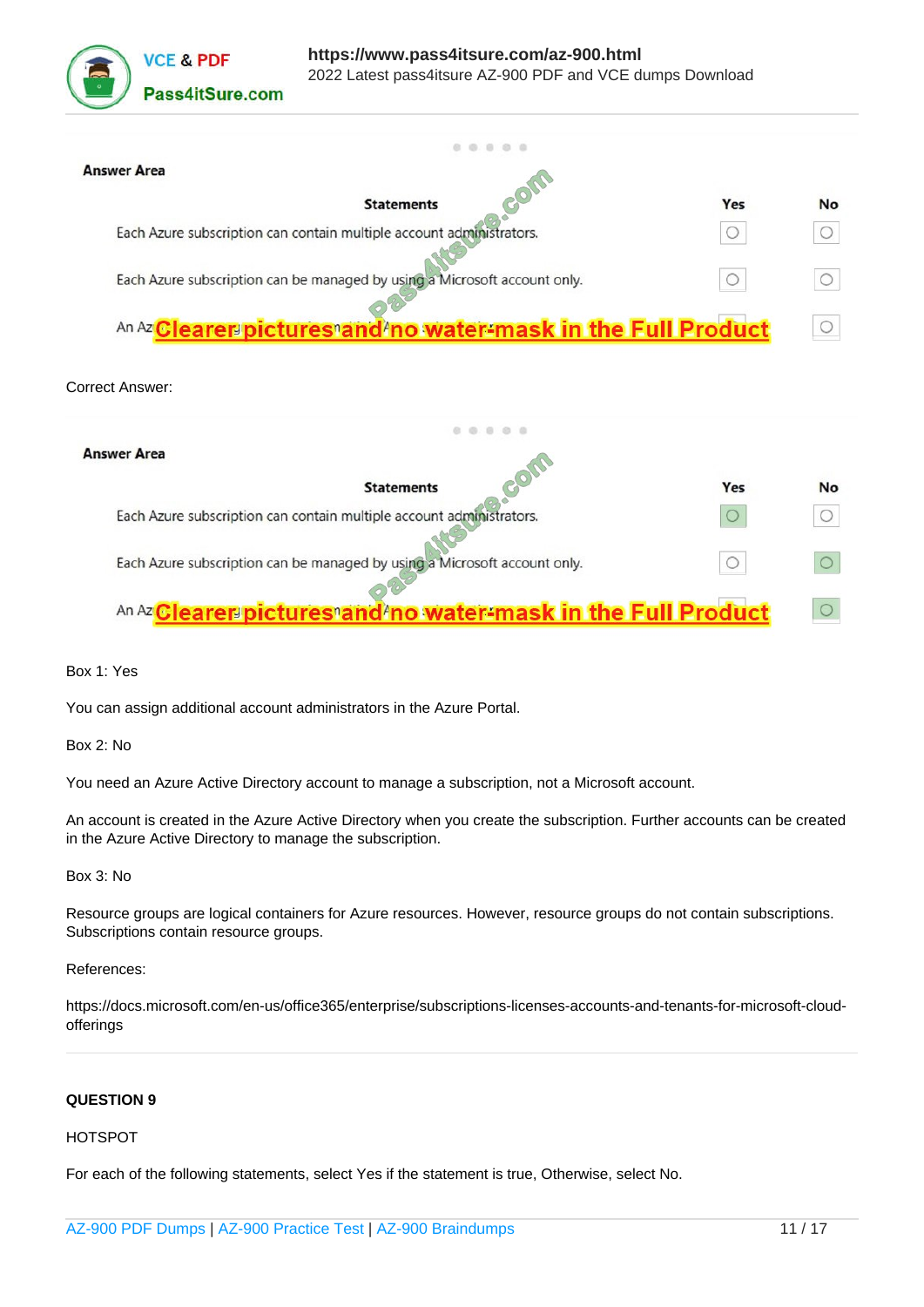

NOTE: Each correct match is worth one point.

#### Hot Area:

| <b>Statements</b>                                                                                                                                        | Yes | No |
|----------------------------------------------------------------------------------------------------------------------------------------------------------|-----|----|
| Azure DevOps Services allows developers to deploy or update applications to Azure using<br>Continuous Integration/Continuous Delivery (CI/CD) pipelines® |     |    |
| Azure DevOps Services includes a Git repository for developers to store code.                                                                            |     |    |
| Azure Devo Clearer pictures and no water-mask in the Full Product                                                                                        |     |    |

# Correct Answer:

| <b>Statements</b>                                                                                                                                       | Yes | <b>No</b> |
|---------------------------------------------------------------------------------------------------------------------------------------------------------|-----|-----------|
| Azure DevOps Services allows developers to deploy or update applications to Azure using<br>Continuous Integration/Continuous Delivery (CI/CD) pipelines |     |           |
| Azure DevOps Services includes a Git repository for developers to store code.                                                                           |     |           |
| Azure Devo Clearer pictures and no water-mask in the Full Product                                                                                       |     |           |

## **QUESTION 10**

Note: The question is included in a number of questions that depicts the identical set-up. However, every question has a distinctive result. Establish if the solution satisfies the requirements.

Your company\\'s developers intend to deploy a large number of custom virtual machines on a weekly basis. They will also be removing these virtual machines during the same week it was deployed. Sixty percent of the virtual machines have

Windows Server 2016 installed, while the other forty percent has Ubuntu Linux installed.

You are required to make sure that the administrative effort, needed for this process, is reduced by employing a suitable Azure service.

Solution: you recommend the use of Azure Reserved Virtual Machines (VM) Instances.

Does the solution meet the goal?

A. Yes

B. No

Correct Answer: B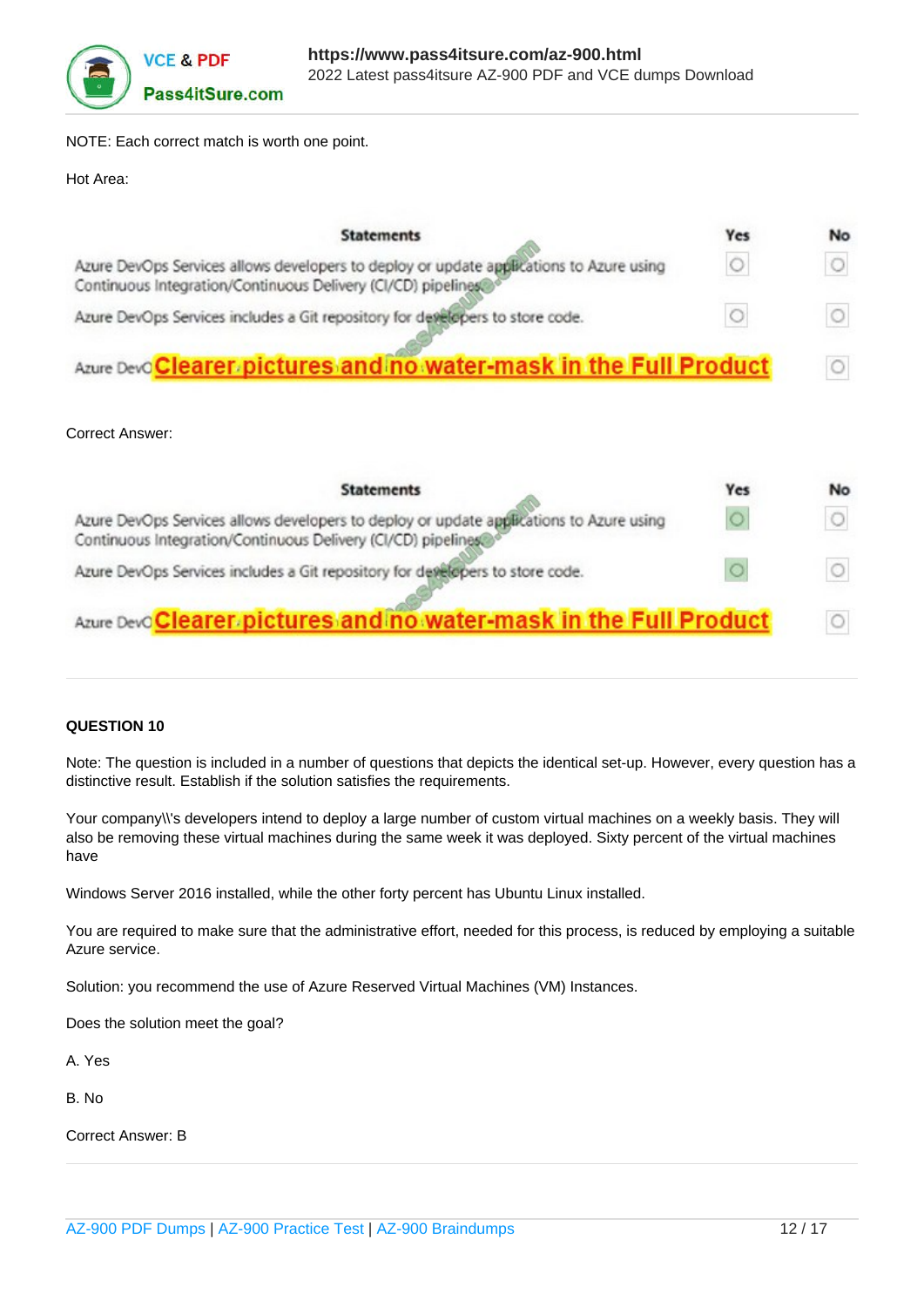

## **QUESTION 11**

Note: This question is part of a series of questions that present the same scenario. Each question in the series contains a unique solution that might meet the stated goals. Some question sets might have more than one correct solution, while

others might not have a correct solution.

After you answer a question in this section, you will NOT be able to return to it. As a result, these questions will not appear in the review screen.

You have an Azure subscription named Subscription1. You sign in to the Azure portal and create a resource group named RG1.

From Azure documentation, you have the following command that creates a virtual machine named VM1.

az vm create --resource-group RG1 --name VM1 -- image

UbuntuLTS --generate-ssh-keys

You need to create VM1 in Subscription1 by using the command.

Solution: From a computer that runs Windows 10, install Azure CLI. From a command prompt, sign in to Azure and then run the command.

Does this meet the goal?

A. Yes

B. No

Correct Answer: A

The command can be run from PowerShell or the command prompt if you have the Azure CLI installed.

References: https://docs.microsoft.com/en-us/cli/azure/install-azure-cli-windows?view=azure-cli-latest

# **QUESTION 12**



## HOTSPOT

For each of the following statements, select Yes if the statement is true. Otherwise, select No. NOTE:

Each correct selection is worth one point.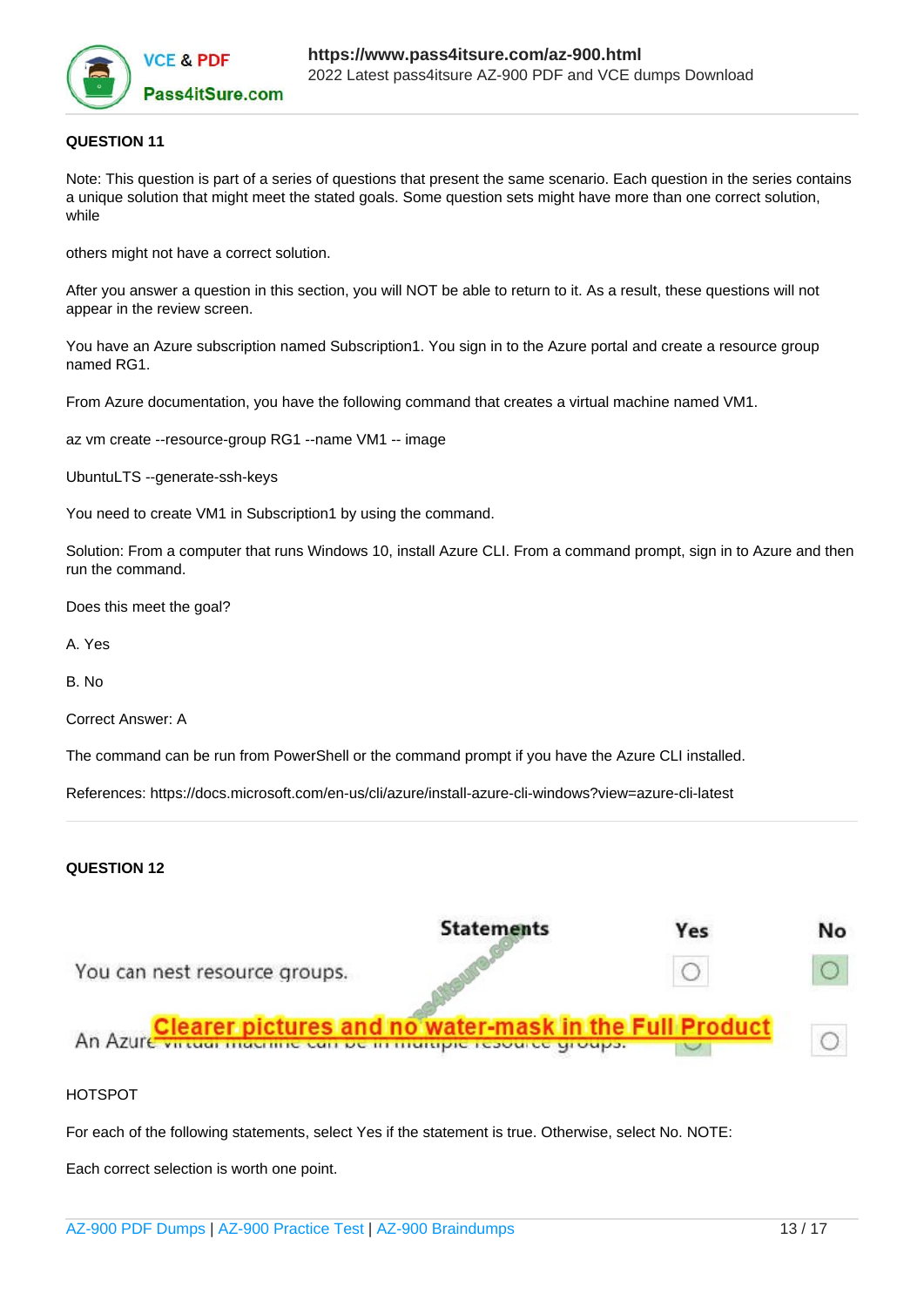

#### Hot Area:

| Yes                                                                | No |
|--------------------------------------------------------------------|----|
|                                                                    |    |
| If you dele Clearer pictures and no water-mask in the Full Product |    |
|                                                                    |    |
| Yes                                                                | No |
|                                                                    |    |
|                                                                    |    |

If you delet Clearer pictures and no water-mask in the Full Product  $\circ$ 

## **QUESTION 13**

HOTSPOT

For each of the following statements, select Yes if the statement is true. Otherwise, select No.

NOTE: Each correct selection is worth one point.

Hot Area:

| <b>Statements</b>                                                                                                               | Yes No  |
|---------------------------------------------------------------------------------------------------------------------------------|---------|
| Microsoft SQL Server 2019 installed on an Azure virtual machine is an example of platform<br>as a service (PaaS).               | $\circ$ |
| Azure SQL Database is an example of platform as a service (PaaS).                                                               |         |
| <b>Clearer pictures and no water-mask in the Full Product</b><br>Azure Cosmos DB is an example of software as a service (SaaS). |         |

Correct Answer: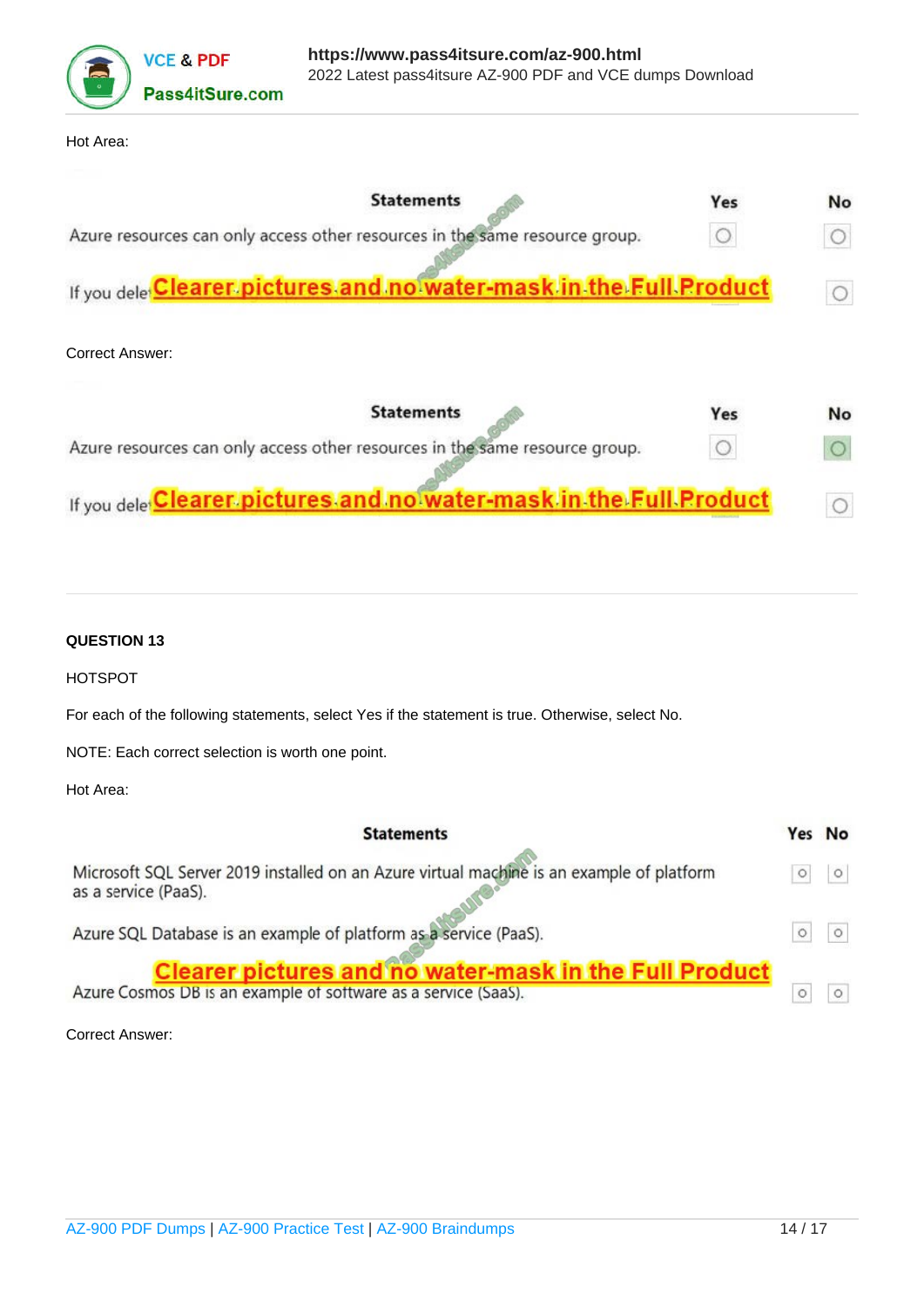

| <b>Statements</b>                                                                                                               | Yes No  |
|---------------------------------------------------------------------------------------------------------------------------------|---------|
| Microsoft SQL Server 2019 installed on an Azure virtual machine is an example of platform<br>as a service (PaaS).               | $\circ$ |
| Azure SQL Database is an example of platform as a service (PaaS).                                                               |         |
| <b>Clearer pictures and no water-mask in the Full Product</b><br>Azure Cosmos DB is an example of software as a service (SaaS). |         |

Reference: https://docs.microsoft.com/en-us/azure/azure-sql/azure-sql-iaas-vs-paas-what-is-overview https://www.redgate.com/simple-talk/cloud/azure/overview-of-azure-cosmos-db

## **QUESTION 14**

Note: This question is part of a series of questions that present the same scenario. Each question in the series contains a unique solution that might meet the stated goals. Some question sets might have more than one correct solution, while

others might not have a correct solution.

After you answer a question in this section, you will NOT be able to return to it. As a result, these questions will not appear in the review screen.

You have an Azure subscription named Subscription1. You sign in to the Azure portal and create a resource group named RG1.

From Azure documentation, you have the following command that creates a virtual machine named VM1.

az vm create --resource-group RG1 --name VM1 -- image

UbuntuLTS --generate-ssh-keys

You need to create VM1 in Subscription1 by using the command.

Solution: From the Azure portal, launch Azure Cloud Shell and select PowerShell. Run the command in Cloud Shell.

Does this meet the goal?

A. Yes

B. No

Correct Answer: A

The command can be run in the Azure Cloud Shell. Although this question says you select PowerShell rather than Bash, the Az commands will work in PowerShell.

The Azure Cloud Shell is a free interactive shell. It has common Azure tools preinstalled and configured to use with your account.

To open the Cloud Shell, just select Try it from the upper right corner of a code block. You can also launch Cloud Shell in a separate browser tab by going to https://shell.azure.com/bash.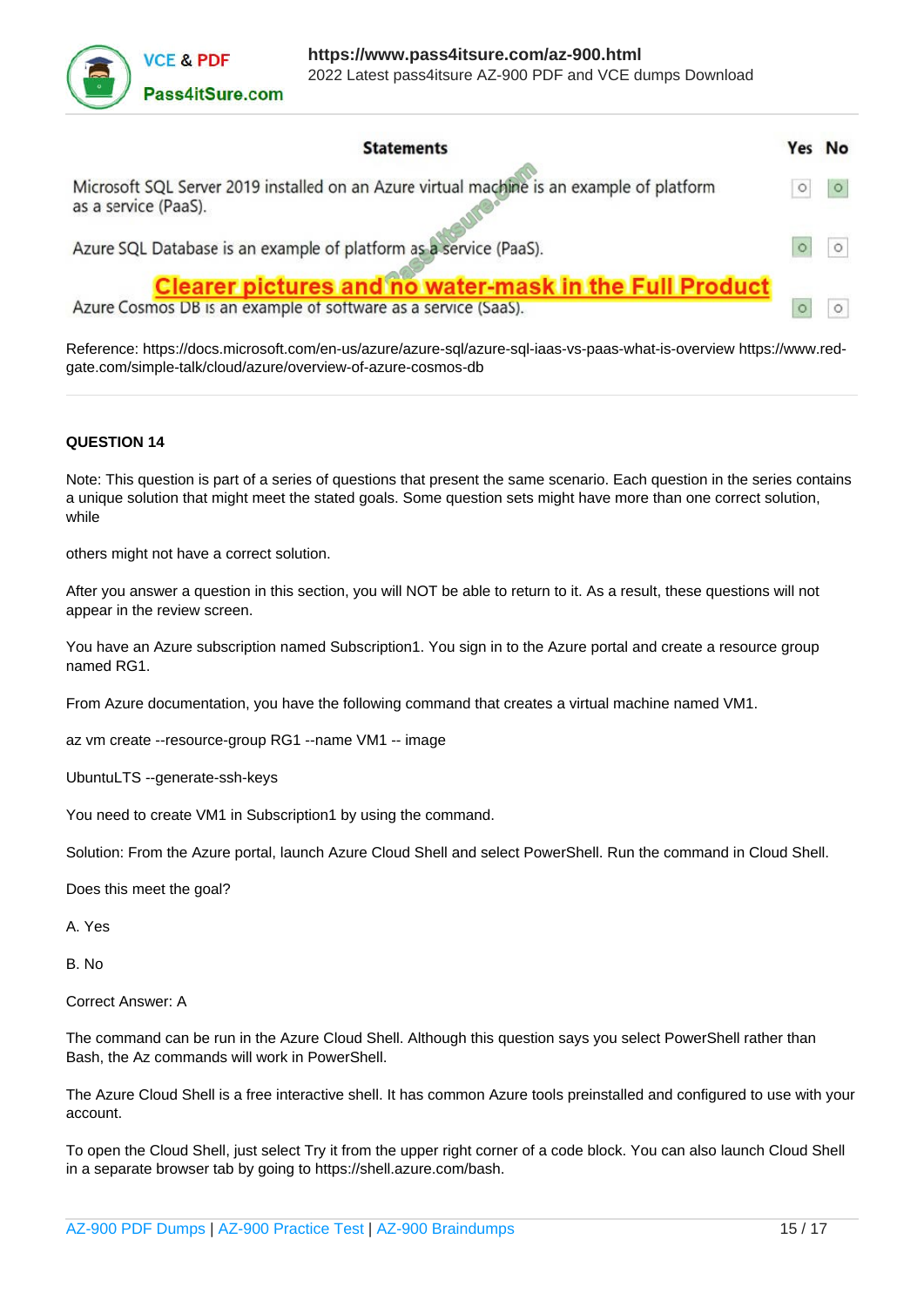

#### Reference:

https://docs.microsoft.com/en-us/azure/virtual-machines/linux/quick-create-cli

# **QUESTION 15**

What can you use to identify underutilized or unused Azure virtual machines?

- A. Azure Advisor
- B. Azure Cost Management + Billing
- C. Azure reservations
- D. Azure Policy
- Correct Answer: A

Azure Advisor helps you optimize and reduce your overall Azure spend by identifying idle and underutilized resources. You can get cost recommendations from the Cost tab on the Advisor dashboard.

Reference: https://docs.microsoft.com/en-us/azure/advisor/advisor-overview

[AZ-900 PDF Dumps](https://www.pass4itsure.com/az-900.html) **[AZ-900 Practice Test](https://www.pass4itsure.com/az-900.html)** [AZ-900 Braindumps](https://www.pass4itsure.com/az-900.html)